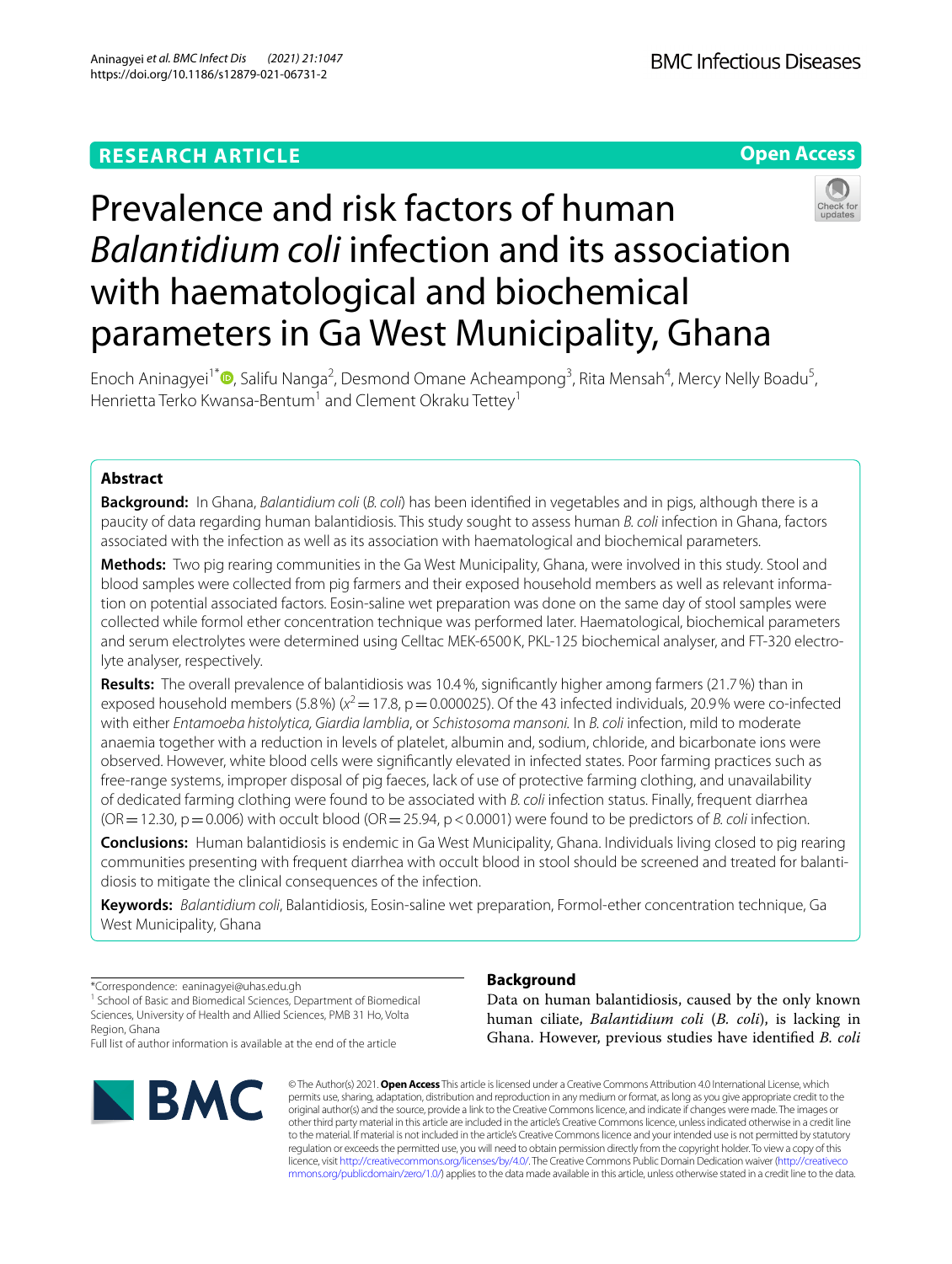in commonly consumed vegetables in Ghana. Water supply containing pig faeces used for irrigation being the main source of contamination  $[1]$  $[1]$ . In the Upper East region of Ghana, almost 20% of pigs were found to harbour *B. coli* [[2\]](#page-9-1). The presence of parasites in vegetables and in pigs could serve as a source of human infections.

*B. coli* is known to be transmitted to humans by domesticated pigs [\[3](#page-9-2)], where transmission occurs by ingestion of cysts through direct or indirect contact and through other means such as contaminated food and water by human and pig faeces [[4\]](#page-9-3). After encystment in the intestines, the motile trophozoites attack the intestinal epithelium, creating ulcers. *B. coli* is able to cause ulcers by secreting an enzyme called hyaluronidase. This enzyme is capable of degrading intestinal tissues and facilitates penetration of the mucosa. *B. coli* causes bloody diarrhea which is similar to that of amoebic dysentery [[5\]](#page-9-4). Some cardinal symptoms of balantidiosis in humans include passing of loose stools, anorexia, fever, and mild abdominal pain [\[6](#page-9-5)]. Currently, Centre for Disease Control has recommended the use of tetracycline, metronidazole, and iodoquinol as the treatment option for human balantidiosis [\[7](#page-9-6)].

In Ghana, pigs are reared in many parts of the country for nutritional and economic purposes. Due to the lack of advanced technology in rearing pigs in Ghana and other parts of Africa, most farmers employ the services of household members and other community members to support pig production. Most piggeries are done in sheds and stalls, whereas others are free animals with some co-habiting with humans. Feeding is done manually and droppings were used as manure or indiscriminately discarded  $[8]$  $[8]$ . These practices are consistent with factors associated with increased transmission of *B. coli* [\[3](#page-9-2)]. However, there is limited data regarding balantidiosis in Ghanaians. Even though the global prevalence of balantidiosis is very low  $(0.02-1\%)$  [[9\]](#page-9-8), the clinical correlates of this neglected tropical/subtropical infection must be established. In furtherance to the foregoing, the objective of this study was to assess human *B. coli* infection and associated clinical factors in Ghana, a sub-Saharan country located in West Africa.

#### **Methods**

#### **Study design, study sites, and period of sampling**

This purposive cross-sectional study was conducted between February–May, 2020. This study was carried out in two pig rearing communities, Opah and Onyansana, two villages which are farming communities in the Ga West Municipality in the Greater Accra region of Ghana. A recent parasitological survey reported 1.6% prevalence of balantidiosis in these two communities [[10](#page-9-9)].

# **Selection of study participants**

Individuals engaged in pig farming as well as their household members were recruited in this study. In each study area, with the help of community-based surveillance volunteers (CBSV), all pig farmers were identified. The pig farmers then led the research team to their houses to interact with their exposed household members. An exposed household member was defned as anyone who did not actively take part in pig farming but frequently entered the pigsty for one reason or the other as well as those that came into contact with pig droppings and pig faeces soiled farming accoutrement.

#### **Sample size estimation**

Using the Cochrane's formula,  $n = z^2p(1-p)/d^2$ , where n is the sample size,  $z$  is the confidence level at  $95\%$ (standard value of 1.96), d is the margin of error at 5% (standard value of 0.05), the sample size was 384, assuming the prevalence of balantidiosis in pig farming communities was 50% [[11\]](#page-9-10).

### **Inclusion and exclusion criteria**

Individuals included in this study were pig farmers and exposed household members. Individuals negative for *B. coli* were randomly selected as a noninfected comparative group in a ratio of two noninfected individuals to one infected individual. Household members that did not support farming activities, declined blood sample collection, or did not meet the defnition above were not included.

### **Stool and blood sample collection and relevant information collection**

For both pig farmers and their household members, a minimum of 2 g of early morning stool sample was collected as well as whole blood samples in both  $K_2$ -EDTA  $({\sim}3 \text{ mL})$  and clot activator tubes  $({\sim}4 \text{ mL})$ . Stool samples were kept at ambient temperature while whole blood samples were kept in coolers containing ice packs prior to arrival in the Ga North Municipal Hospital Laboratory located in Ofankor-Accra. Both structured questionnaires and personal observations were used to elicit responses on the type of housing for the pigs, disposal system for pig droppings, disinfection protocol after leaving the pigsty, use of protective equipment (boots, gloves, face shields and goggles), availability of dedicated farming clothing, and history of deworming the pigs. Enrolees were also asked whether there were restricted entry protocols in place, whether farmers and their household members got soiled with pig droppings when cleaning the pigsty. Information regarding the number of times the farmers enter the pigsty and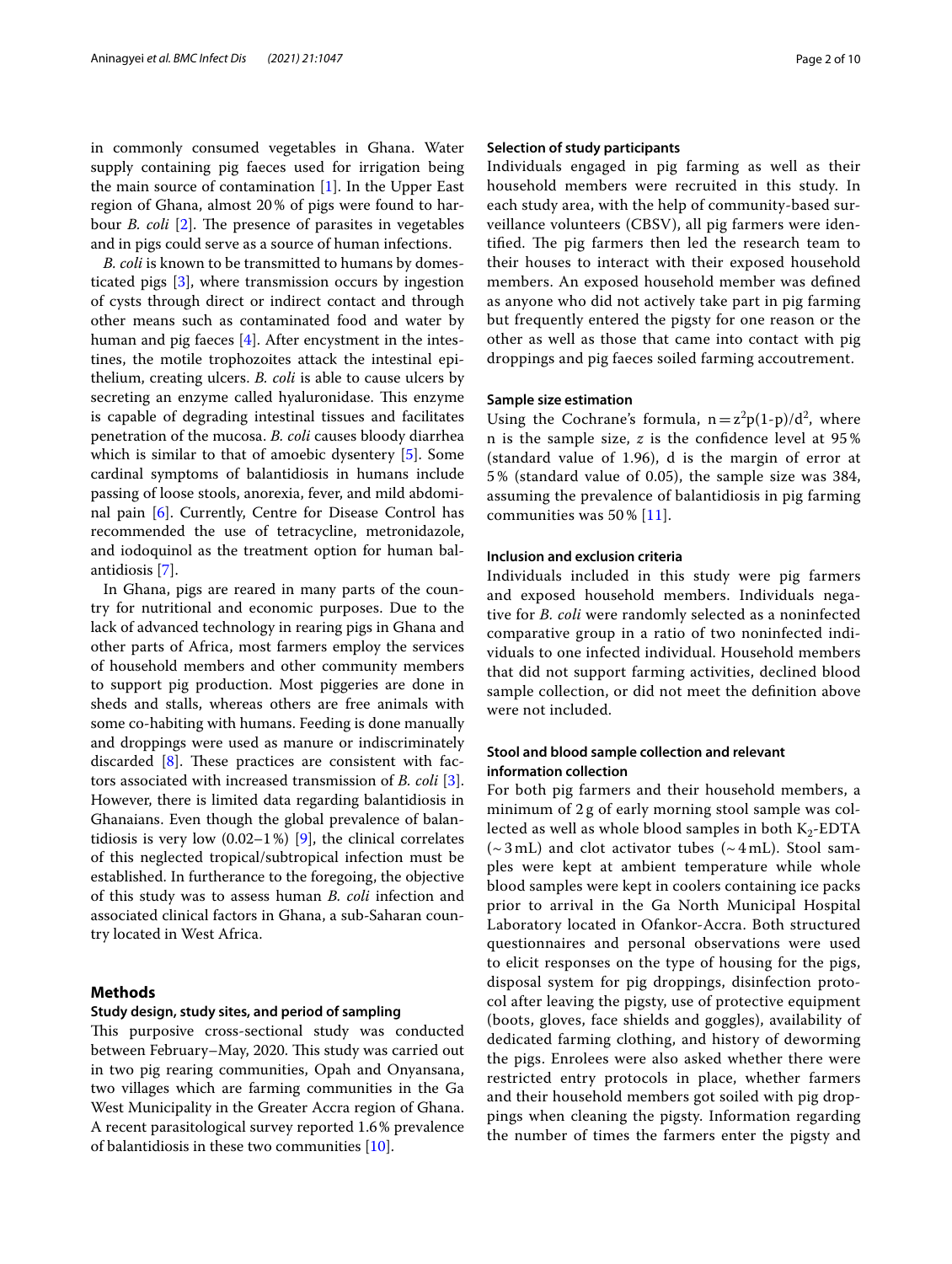the frequency of washing farming clothing were also collected.

# **Physical examination and detection of occult blood in stool samples**

Stool samples were physically examined for consistency based on the amount of water present in the stool. Formed specimens were stool samples with solid appearance (with little amount of water), semi-formed specimens were solid samples with adequate amount of water, while the loose specimens did not have visible water but able to spread to take the shape of its container. Mucoid specimens contained visible mucus while blood was observed in bloody specimens. Occult blood was determined by using the blood determinant portion of Uritest 10E Urine reagent strip (URIT Medical Electronics Co. Ltd, Guangxi, China) following the manufacturer's procedure.

# **Processing of stool samples and analysis of blood specimens**

On the same day stool samples were collected, direct wet preparation using eosin saline was performed. The rest of the stool sample was fxed in 10% bufered formalin. Additionally, haematological parameters were determined using Celltac MEK-6500K automated analyser (Nihon Kohden, Japan). Serum and plasma samples were stored at − 30 °C until analysis. Serum electrolytes (sodium ions, potassium ions, and chloride ions) were measured by FT-320 electrolyte analyzer (Fortune Co. Ltd, China), while plasma urea, creatinine, ALP, total protein, albumin, AST, ALT, indirect bilirubin, and direct bilirubin were measured by PKL-125 (Paramedical Co. Ltd, Italia) fully automated chemistry analyser. For all the biochemical analysis, Medsource reagents (Ozone Biomedicals Pvt Ltd, Haryana, India) were used. Serum bicarbonate ions were measured spectrophotometrically based on the principle that bicarbonate ions react with phosphoenolpyruvate catalysed by phosphoenolpyruvate carboxylase to form oxaloacetate and phosphate. The oxaloacetate was then converted to malate by the action of malate dehydrogenase and reduced nicotinamide adenine dinucleotide (NADH). The decrease in absorbance at 415nm resulting from the oxidation of NADH was proportional to the amount of bicarbonate in the sample.

# **Morphologic characterization of** *B. coli*

# *Detection of B. coli using eosin‑saline mixture*

Stool samples were emulsifed into a uniform mixture with normal saline using a wooden spatula. A drop of the preparation was placed on a microscope slide and emulsified with saline and eosin solution  $(10\% \text{ v/v})$ . The emulsifed stool sample was examined using a bright feld microscope (objectives  $\times 10$  and  $\times 40$ ). Viable parasites were identifed by their characteristic shape and motility, while *B. coli* cyst was identified by its spherical or slightly ovoid shape.

# *Detection of B. coli cysts using the formol ether concentration (FEC) method*

Stool samples were vortexed into a homogenous mixture; then, 1mL of the homogenate was sieved using nonabsorbent gauze. The sieved homogenate was centrifuged at 3,000rpm after adding 7.0mL of formol saline reagent and 3mL of diethyl ether (Honeywell, USA: bp: 34.6 °C, mp: − 116.3 °C, mm: 74.12g/mol). Supernatant was discarded and the pellet mixed with iodine solution. The pellet was examined with a bright feld microscope, using objectives  $\times 10$  and  $\times 40$ . Parasite cysts were identified by their characteristic spherical or slightly ovoid shape.

#### **Data analysis**

Prevalence of *B. coli* was expressed as the ratio of the number of infected individuals in a given category and the total number of individuals examined in that category. Fisher's exact test was used to compare *B. coli* infection status between stool parameters (stool consistency and stool occult blood) and history of diarrhea. One-way ANOVA was used to compare haematological and biochemical parameters between *B. coli* mono-infected, *B. coli* co-infected, and noninfected individuals. In case of signifcant diference, Tukey post hoc multiple analysis was performed to determine the specifc groups signifcantly diferent or similar. Univariate logistic regression analysis was used to determine predictors of *B. coli* infection. Data were analysed by SPSS Version 24 (Chicago, IL, USA). P-values less than 5% were considered statistically signifcant.

#### **Results**

#### **Characteristics of study participants**

A total of 414 participants were recruited in this study, of which 120 (30.0%) were pig farmers (age range: 16–71years) while 294 (70%) were exposed household members (age range: 6–73years). At Opah, 253 (61.1%) samples were collected from 15 affiliated farms, whereas 161 (38.9%) samples were collected at Onyansana from 11 affiliated farms. In the two study sites, male farmers were more frequent (54.8%), although female participants were more enrolled in Opah (61.6%) (Fig. [1](#page-3-0)). Participants aged<21years (46.4%)) were marginally more than those aged 21–40years (40.8%), between the two study sites and between farmers and their exposed household members; participants aged>40years were least represented (Fig. [2\)](#page-3-1).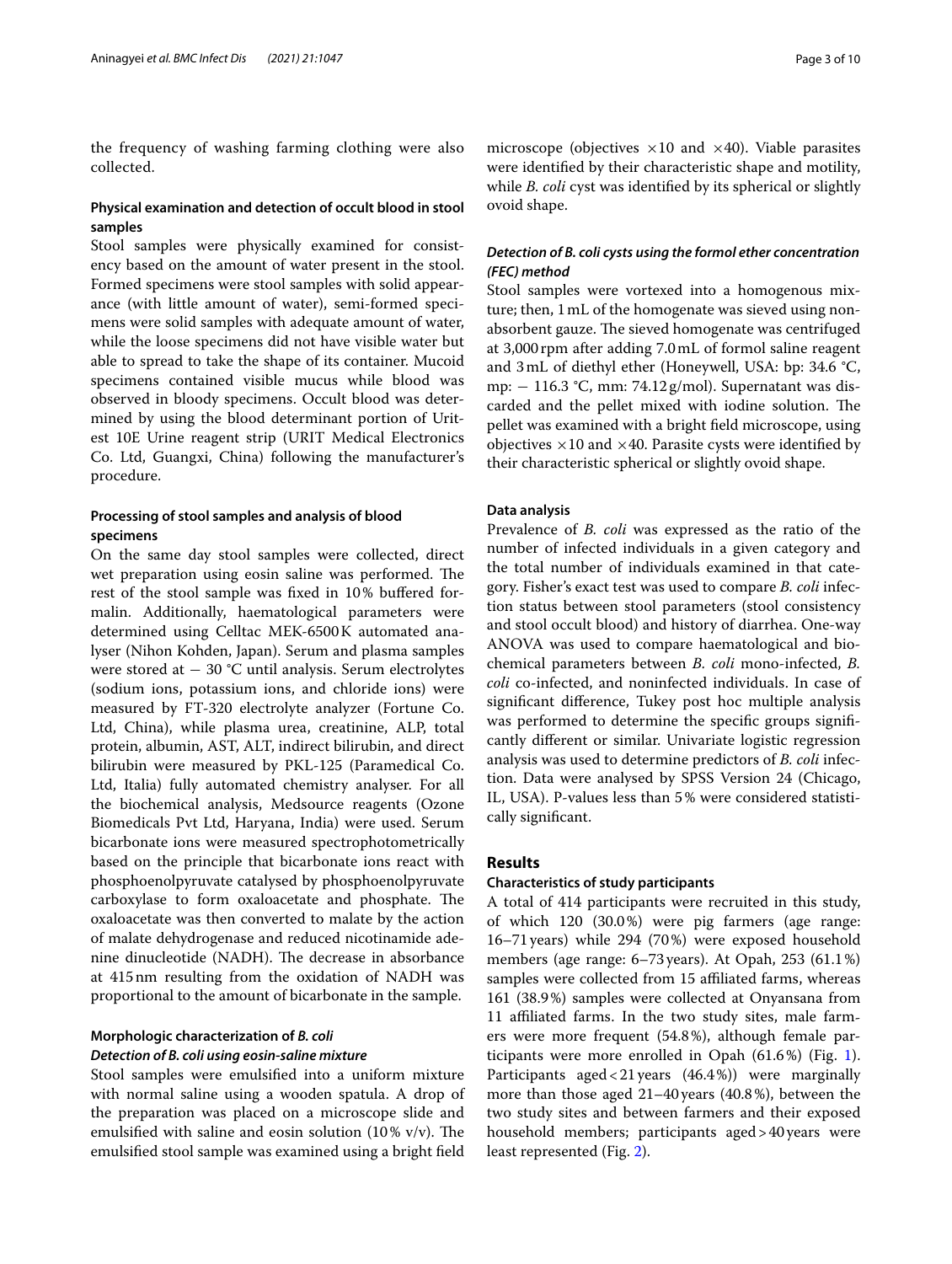

<span id="page-3-0"></span>

#### <span id="page-3-1"></span>**Prevalence of balantidiosis in the study sites**

Table [1](#page-4-0) presents the infection rates between farmers and exposed household members. The overall prevalence of *B. coli* infection in the study sites was 10.4%, signifcantly higher among pig farmers (21.7%) compared to exposed household members  $(5.8\%) (x^2=17.8,$ df=1, p < 0.001). Distribution of *B. coli* infection in Opah was similar to that in Onyansana  $(x^2=0.34,$  $df=1$ ,  $p=0.556$ ). Likewise, the infection rate was similar among males and females  $(x^2=0.72, df=1,$  $p=0.393$ ). However, balantidiosis infection was higher among participants aged  $21-40$ -year-old  $(x^2=7.9,$  $df=2$ ,  $p=0.019$ ). In addition, human balantidiosis was associated with educational level. Aside *B. coli* infection, other parasites were also identifed, namely, *Entamoeba histolytica* (n=23, 5.6%), *Giardia lamblia*  $(n=19, 4.6\%)$  and *Schistosoma mansoni*  $(n=7, 1.7\%).$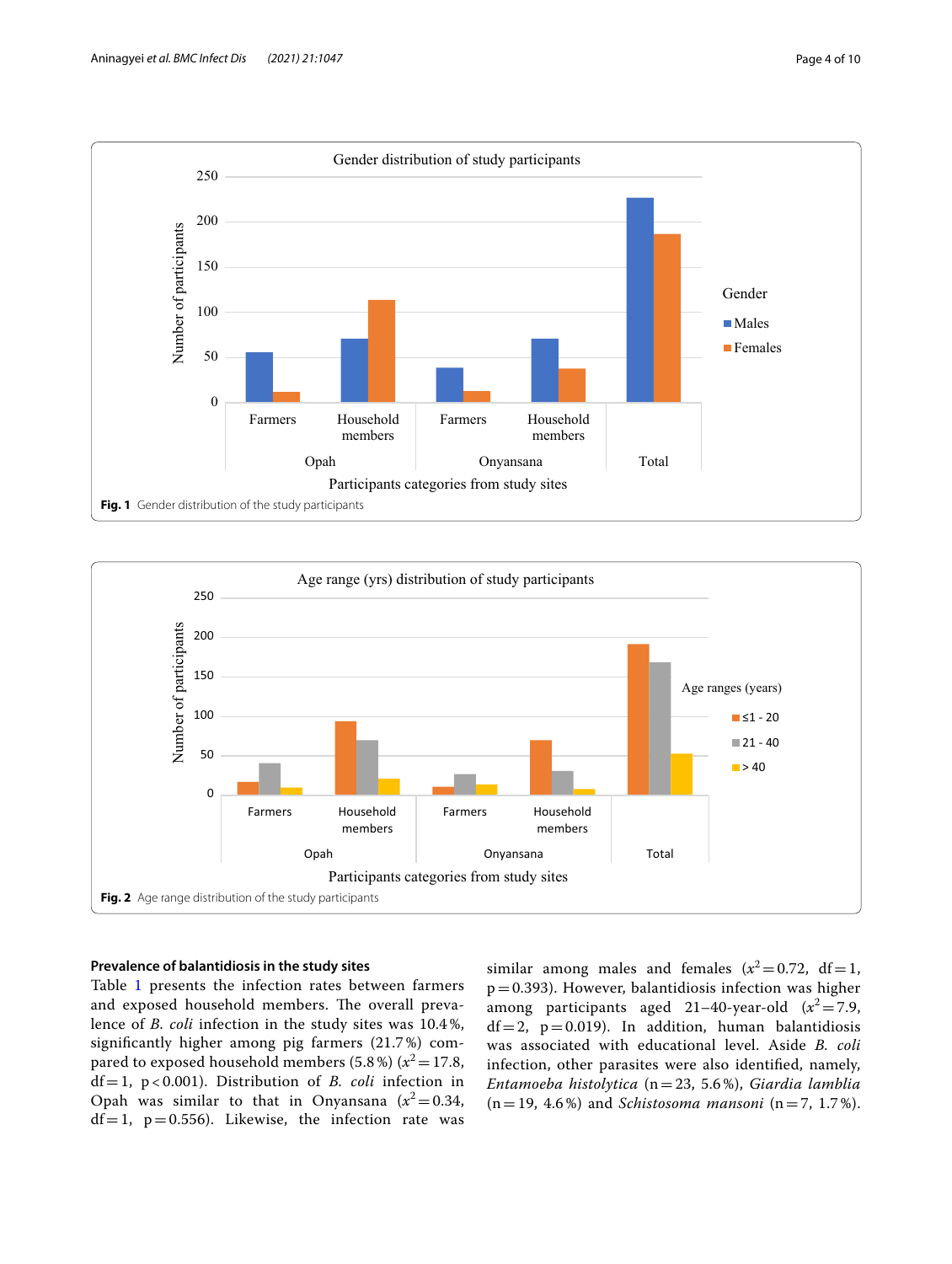|                             | <b>B. coli infected Farmers</b><br>only ( $n = 26$ ) | B. coli infected household<br>members only ( $n = 17$ ) |                               | Overall participants ( $n = 414$ ) |                                         |
|-----------------------------|------------------------------------------------------|---------------------------------------------------------|-------------------------------|------------------------------------|-----------------------------------------|
| Demographic characteristics | Number examined (%)                                  | Number examined (%)                                     | <b>Number</b><br>examined (%) | Prevalence <sup>a</sup> (%)        | <b>Fisher's Exact</b><br>Test (p-value) |
| Study sites                 |                                                      |                                                         |                               |                                    | 0.34(0.556)                             |
| Opah                        | 13 (50.0%)                                           | 10 (58.8%)                                              | 253                           | 5.5 %                              |                                         |
| Onyansana                   | 13 (50.0%)                                           | 7(41.2%)                                                | 161                           | 4.8%                               |                                         |
| Gender                      |                                                      |                                                         |                               |                                    | 0.72(0.393)                             |
| Males                       | 19(73.1)                                             | 10(58.8)                                                | 237                           | 7.0                                |                                         |
| Females                     | 7(26.9)                                              | 7(41.2)                                                 | 177                           | 3.4                                |                                         |
| Age range (years)           |                                                      |                                                         |                               |                                    | 7.9 (0.019)                             |
| $\leq$ 1-20                 | $9(34.6\%)$                                          | 7(41.2%)                                                | 192                           | 3.9%                               |                                         |
| $21 - 40$                   | 12(46.2)                                             | $9(52.9\%)$                                             | 169                           | 5.1%                               |                                         |
| >40                         | 5 (19.2%)                                            | $1(5.9\%)$                                              | 53                            | 1.4%                               |                                         |
| Highest education level     |                                                      |                                                         |                               |                                    | 10.9(0.011)                             |
| None                        | 14(53.8)                                             | 4(23.5)                                                 | 65                            | 4.3                                |                                         |
| Primary                     | 3(11.5)                                              | 6(35.3)                                                 | 120                           | 2.2                                |                                         |
| Junior high                 | 7(26.9)                                              | 6(35.3)                                                 | 169                           | 3.1                                |                                         |
| Senior high                 | 2(7.7)                                               | 1(5.9)                                                  | 60                            | 0.7                                |                                         |

# <span id="page-4-0"></span>**Table 1** Infection with *Balantidium coli* according to demographic characteristics

However, *B. coli* co-existed with only nine of the other parasites (6 *E. histolytica* and 3 *G. lamblia*).

with *B. coli* ( $x^2$  = 68.1, p < 0.05) and whose history of diarrhea was infrequent ( $x^2 = 9.3$ , p = 0.00[2\)](#page-4-1) (Table 2).

# *B. coli* **infection status according to biophysical properties of stool sample**

Among the various stool sample consistencies, semiformed samples ( $p=0.037$ ), loose samples ( $p<0.001$ ), and bloody stool samples  $(p=0.03)$  were significantly associated with *B. coli* infection. Additionally, occult blood in stool was signifcantly higher among individuals infected **Association of** *B. coli* **infection status with demographic parameters, stool sample characteristics, and frequency of diarrhea**

*B. coli* infection status was not associated with study sites  $(OR = 1.03, 95\% CI: 0.461 - 2.30, p = 0.943)$ . Although the odds of being infected was higher in participants aged 21–40years, the infection status was not signifcantly

<span id="page-4-1"></span>

| Table 2 B, coli infection status according to biophysical properties of stool samples and frequency of diarrhea |  |  |  |  |
|-----------------------------------------------------------------------------------------------------------------|--|--|--|--|
|-----------------------------------------------------------------------------------------------------------------|--|--|--|--|

| Parameter                   | Non-infected n (%) | Infected n (%) | <b>Fisher's Exact</b><br>Test (p-value) |
|-----------------------------|--------------------|----------------|-----------------------------------------|
| Consistency                 |                    |                |                                         |
| Formed specimens            | 141 (38.0)         | 8(18.6)        | 3.3(0.067)                              |
| Semi-formed specimens       | 168 (42.3)         | 9(20.9)        | 4.3(0.037)                              |
| Loose specimens             | 52 (14.0)          | 21 (48.8)      | 18.4 (< 0.001)                          |
| Bloody specimens            | 10(2.7)            | 4(9.3)         | 4.6(0.03)                               |
| Mucoid and bloody specimens | 0(0)               | 1(2.3)         |                                         |
| Occult blood                |                    |                |                                         |
| Present                     | 51 (13.7)          | 43 (100)       | 68.1 (< 0.001)                          |
| Absent                      | 320 (86.3)         | 0(0)           |                                         |
| Diarrhea in recent time*    |                    |                |                                         |
| Frequent                    | 69 (18.6)          | 15 (34.9)      | 3.8(0.05)                               |
| Not frequent                | 109 (29.4)         | 28(65.1)       | 9.3(0.002)                              |
| Not applicable**            | 193 (52.0)         | 0(0)           |                                         |
|                             |                    |                |                                         |

\*Frequent diarrhea is at least one episode of diarrhea a week. Not frequent diarrhea is at most one episode of diarrhea every fortnight; \*\*No history of diarrhea in recent times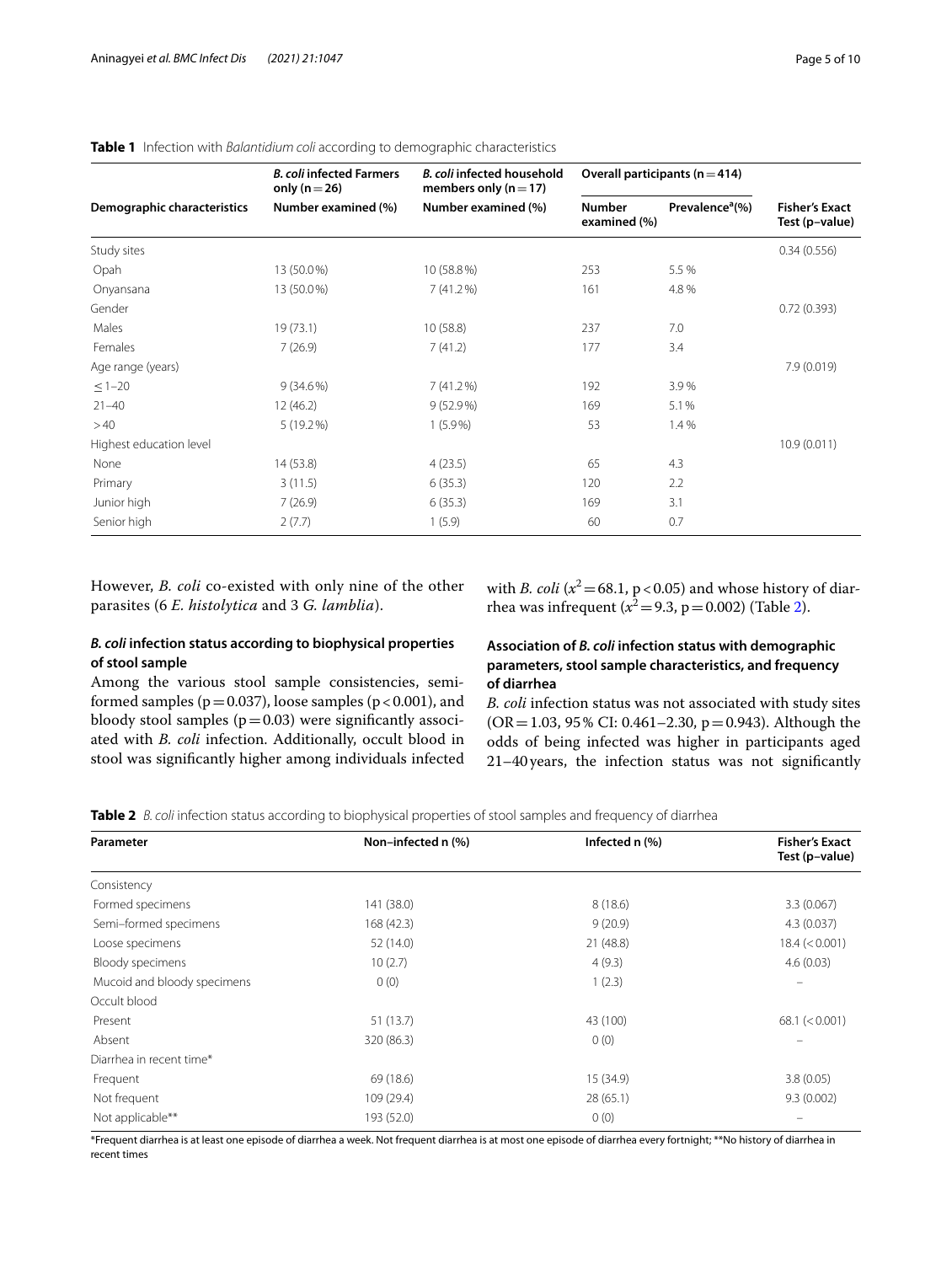associated with age group. Additionally, being a male did not increase the risk of *B. coli* infection. Furthermore, participants with no formal education had higher odds of being infected, even though the infection status was not signifcantly associated with educational level. Similarly, stool consistency was not associated with infection status. However, frequent diarrhea (OR=12.30, 95% CI: 10.80–36.62,  $p = 0.006$ ) with occult blood (OR = 25.94, 95% CI: 11.9–56.4, < 0.0001) were found to be good predictors of *B. coli* infection in endemic communities (Table [3](#page-5-0)).

#### **Animal husbandry practices in the farmed observed**

Table [4](#page-5-1) presents some animal husbandry practices identifed among the pig farmers. Among the 26 pig farms, 65.4% operated a caged system (pigsty), while 26.9 and 7.7% were partially housed and not housed, respectively. Of the 24 farms where animals were either confned or partially confned, 54.2% of the farmers indicated that the pig droppings were used as manure while 37.5% of the

<span id="page-5-0"></span>**Table 3** Logistic regression analysis of factors associated with *B. coli* infection status

| <b>Study variables</b> | OR           | 95% CI         | P-value |
|------------------------|--------------|----------------|---------|
| Study site             |              |                |         |
| Onyansana              | $\mathbf{1}$ |                |         |
| Opah                   | 1.030        | (0.45, 2.30)   | 0.943   |
| Age group              |              |                |         |
| $<-20$                 | 1            |                |         |
| $21 - 40$              | 1.607        | (0.63, 4.07)   | 0.317   |
| >40                    | 1.290        | (0.37, 4.51)   | 0.690   |
| Gender                 |              |                |         |
| Female                 | 1            |                |         |
| Male                   | 1.337        | (0.62, 2.87)   | 0.455   |
| Educational level      |              |                |         |
| Junior high            | $\mathbf{1}$ |                |         |
| None                   | 1.476        | (0.51, 4.24)   | 0.469   |
| Primary                | 0.495        | (0.16, 1.49)   | 0.212   |
| Senior high            | 1.040        | (0.29, 3.72)   | 0.952   |
| Stool consistency      |              |                |         |
| Bloody                 | 1            |                |         |
| Formed                 | 0.700        | (0.13, 3.89)   | 0.683   |
| Loose                  | 2.108        | (0.37, 11.93)  | 0.399   |
| Semi-formed            | 0.733        | (0.15, 3.62)   | 0.703   |
| Occult blood           |              |                |         |
| Absent                 | 1            |                |         |
| Present                | 25.940       | (11.93, 56.38) | < 0.001 |
| Frequency of diarrhea  |              |                |         |
| Not frequent           | 1            |                |         |
| Frequent               | 12.30        | (10.80, 36.62) | 0.006   |
| Not applicable         | 1.217        | (0.48, 3.12)   | 0.681   |

<span id="page-5-1"></span>

|  |  |  |  |  | Table 4 Animal husbandry practices for pigs in the study area |
|--|--|--|--|--|---------------------------------------------------------------|
|--|--|--|--|--|---------------------------------------------------------------|

| <b>Husbandry practice</b>                                | Frequency (%) |
|----------------------------------------------------------|---------------|
| Housing                                                  |               |
| Always caged                                             | 17(65.4)      |
| Partially caged                                          | 7(26.9)       |
| Free-range                                               | 2(7.7)        |
| Disposal of pig faeces                                   |               |
| Used as manure                                           | 13 (54.2)     |
| Washed into drains                                       | 9(37.5)       |
| Left in the cage                                         | 2(8.3)        |
| Disinfection protocols after leaving pigsty              |               |
| Yes                                                      | 3(11.5)       |
| No                                                       | 23 (88.5)     |
| Use of protective boot when entering pigsty              |               |
| Yes                                                      | 7(27.0)       |
| No                                                       | 19 (73.0)     |
| Use of glove when entering pigsty                        |               |
| Yes                                                      | 3(11.5)       |
| No                                                       | 23 (88.5)     |
| Use of face mask when entering pigsty                    |               |
| Yes                                                      | 0(0.0)        |
| No                                                       | 26 (100)      |
| Use of goggle when entering pigsty                       |               |
| Yes                                                      | 0(0.0)        |
| <b>No</b>                                                | 26 (100)      |
| Availability of dedicated farm dress for entering pigsty |               |
| Yes                                                      | 8(30.8)       |
| <b>No</b>                                                | 18 (69.2)     |
| Deworming of pigs                                        |               |
| Yes                                                      | 0(0.0)        |
| No                                                       | 26 (100)      |

farmers washed the pig faeces into drains; about 8% of the farmers left faeces in the pigsty. Of the 26 infected pig farmers, 88.5% did not disinfect themselves after leaving the pigsty while the majority of them did not use protective boots and gloves (73.0 and 88.5%, respectively) while attending to the pigs. None of the infected farmers used a face mask as well as a goggle while attending the animals. Additionally, the farmers did not deworm the pigs (Table [4\)](#page-5-1).

# **Farmers practices encouraging transmission of balantidiosis**

Of the 24 pigsties, entry was restricted to only 12.5%; most of the farmers infected with *B. coli* entered the pigsties twice a day (65.3%) while others entered the pigsties once (19.2%), thrice (11.5%), and only one reported entering the pigsty an average of four times a day (3.8%). Even though the farmers reported getting soiled with pig droppings in the pigsties, 19.2% and 57.7% of the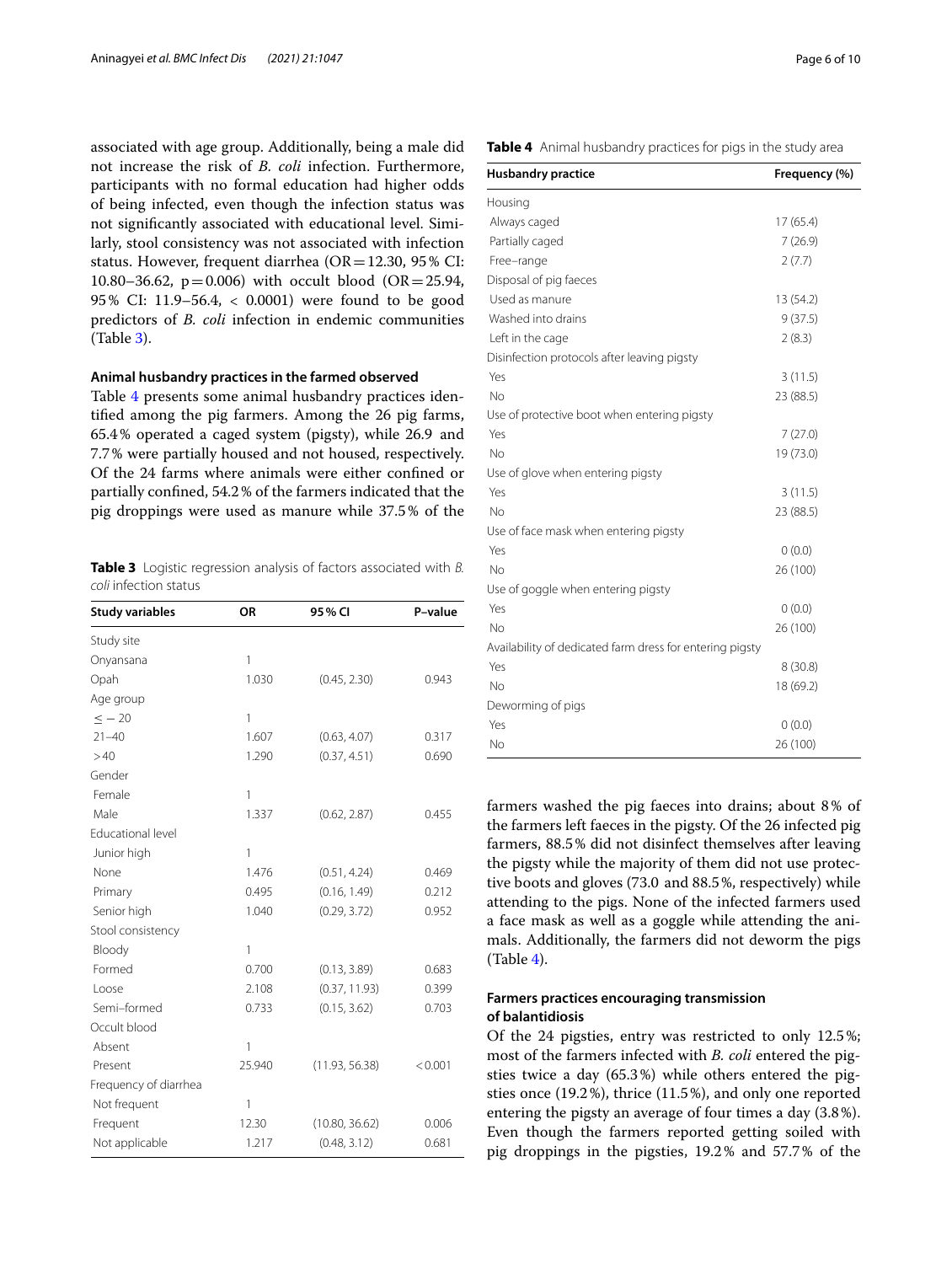farmers did not wash or wash their farming clothing only once in a week, respectively. It was also observed that 42% of people that were not farmers came into contact with the farmers clothing as both spouses and children were involved in washing the farmers' clothing. Interestingly, 88.5% of either the farmers or their close contacts washed the farming apparel with their bare hands. Surprisingly, only one farmer indicated disinfecting clothes with domestic bleach prior to washing and only 11.5% use protective gloves to wash the soiled clothing (Table [5](#page-6-0)).

# **Balantidiosis infection according to haematological and biochemical parameters**

Table [6](#page-7-0) reports the various biomarkers analysed in this study. One-way analysis of variance (ANOVA) was used to test the diferences in the mean levels of biomarkers analysed in both *B. coli* mono-infection and co-infection with other parasites, while *B. coli* negative individuals were used as the noninfected comparative group. In both mono- and co-infections, signifcant diferences were observed in haemoglobin ( $p=0.088$ ), red blood cells ( $p=0.033$ ), mean cell volume ( $p=<0.001$ ), total white blood cells ( $p=0.004$ ), lymphocytes ( $p=0.002$ ), platelet count ( $p=0.010$ ), sodium ions ( $p=0.02$ ), chloride ions  $(p=0.018)$ , bicarbonate ions  $(p=0.025)$  and albumin  $(p=0.004)$  levels. Haemoglobin levels were found to be signifcantly reduced in both mono- and co-infections, co-infection levels being signifcantly lower than monoinfection cases. It was also observed that red blood cell levels were signifcantly lower among co-infected individuals than in mono-infected ones. However, mean cell volume (MCV) was signifcantly elevated in co-infection compared to mono-infection. Again, it was observed that total white blood cells were signifcantly higher in infected cases than the noninfected group. Post hoc analysis indicated signifcantly higher levels of total white blood cells in mono-infections than co-infections. Lymphocyte levels were signifcantly elevated in co-infection but not in mono-infections, while platelet levels were signifcantly reduced in co-infection. Furthermore, sodium and chloride ions were reduced in the infection state, but mono-infection levels did not difer signifcantly from coinfection levels. Bicarbonate ions were also reduced in the infection state with co-infection levels signifcantly lower than mono-infection. Albumin levels were also found

<span id="page-6-0"></span>**Table 5** Farmers personal hygiene practices and diarrhea presentation

| <b>Practices</b>                                                  | Frequency (%) |
|-------------------------------------------------------------------|---------------|
| Restricted entry into pigsty                                      |               |
| Yes                                                               | 3(12.5)       |
| No                                                                | 21 (87.5)     |
| Getting soiled with pig faeces when cleaning pigsty               |               |
| Yes                                                               | 26 (100.0)    |
| No                                                                | 0(0.0)        |
| Average number of times, in a day, farmer enters pigsty           |               |
| $\overline{\phantom{a}}$                                          | 5(19.2)       |
| $\overline{2}$                                                    | 17(65.3)      |
| 3                                                                 | 3(11.5)       |
| 4                                                                 | 1(3.8)        |
| Frequency of washing farm clothing, in a week                     |               |
| None                                                              | 5(19.2)       |
| Once                                                              | 15(57.7)      |
| Twice                                                             | 6(23.1)       |
| Person that washes farm clothing                                  |               |
| Self                                                              | 15(57.7)      |
| Spouse                                                            | 7(26.7)       |
| Child                                                             | 4(15.3)       |
| Disinfecting of farm clothing with domestic bleach before washing |               |
| Yes                                                               | 1(3.8)        |
| No                                                                | 25 (96.2)     |
| Using protective glove to wash farm clothing                      |               |
| Yes                                                               | 3(11.5)       |
| No                                                                | 23 (88.5)     |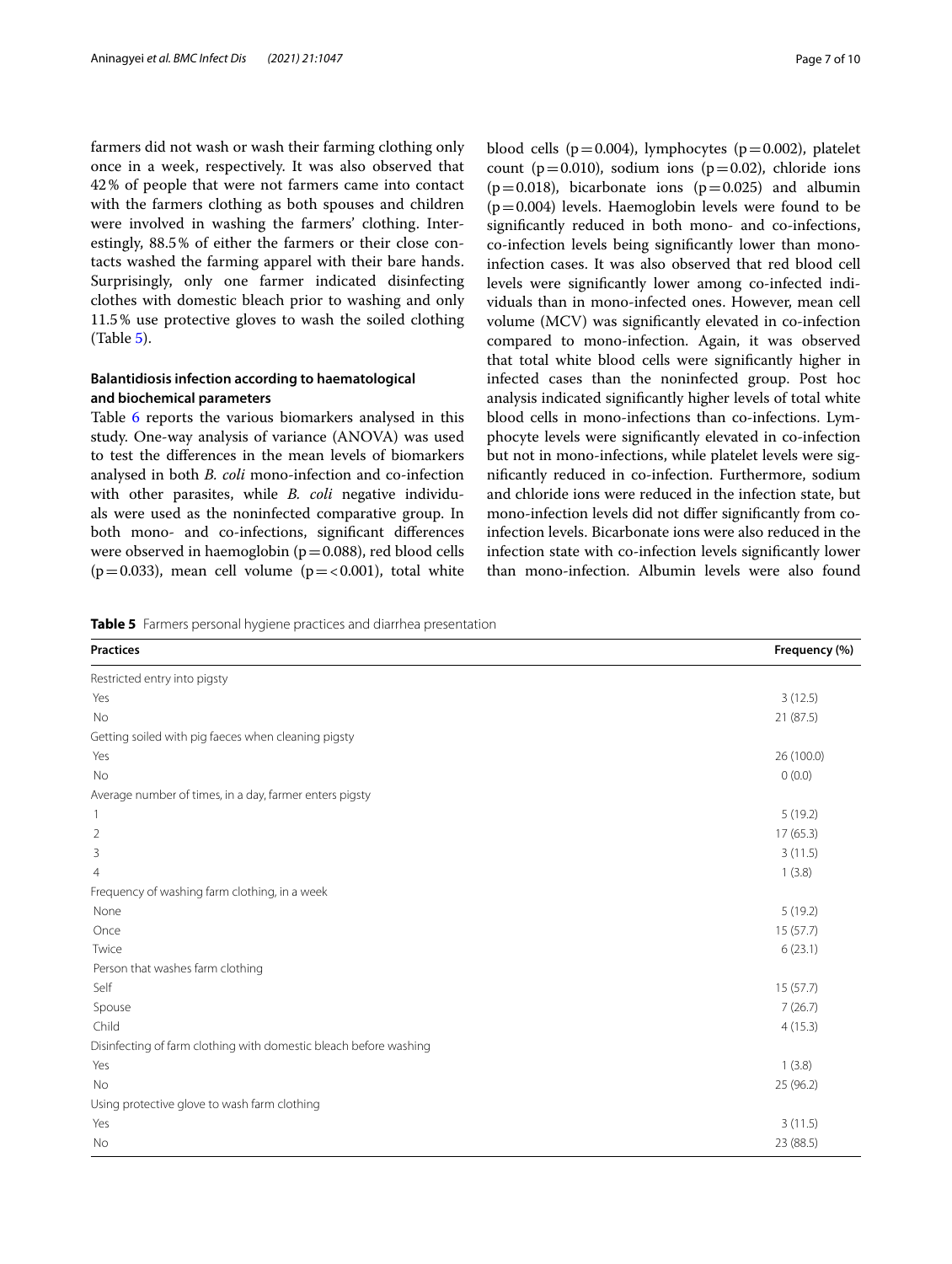| <b>Biomarkers</b>                             | B. coli negative individuals<br>$(n=86)$ | B. coli mono-infections<br>$(n=34)$ | B. coli and other parasites co-<br>infection ( $n = 9$ ) | p-value |
|-----------------------------------------------|------------------------------------------|-------------------------------------|----------------------------------------------------------|---------|
| Haemoglobin (g/dL)                            | $13.4 \pm 1.09$ <sup>†</sup>             | $11.6 \pm 2.33$ <sup>†</sup>        | $10.7 \pm 2.98^{\dagger\ddagger}$                        | 0.008   |
| Red blood cells (x10 <sup>12</sup> /L)        | $3.87 \pm 1.01^+$                        | $3.14 \pm 0.87^{\dagger}$           | $3.04 \pm 1.21$ <sup>††</sup>                            | 0.033   |
| Mean cell volume (fL)                         | $85.3 \pm 7.23$ <sup>†</sup>             | $103.3 \pm 5.78^{\dagger}$          | $109.3 \pm 3.99^{+4}$                                    | < 0.001 |
| Total white blood cells (x10 <sup>9</sup> /L) | $9.5 \pm 2.2$ <sup>+</sup>               | $12.4 \pm 3.4^{\dagger\ddagger}$    | $11.5 \pm 2.5^{+4}$                                      | 0.004   |
| Neutrophils (%)                               | $45.7 \pm 7.2$                           | $42.7 \pm 5.4$                      | $43.6 \pm 6.4$                                           | 0.087   |
| Lymphocytes (%)                               | $44.6 \pm 6.4$                           | $42.2 \pm 4.7^{\ddagger}$           | $53.2 \pm 2.7^{\ddagger}$                                | 0.002   |
| Mid-cells (%)                                 | $7.2 \pm 2.9^{\ddagger}$                 | $8.6 \pm 4.0^{\ddagger}$            | $11.3 \pm 3.3^{\ddagger}$                                | 0.009   |
| Platelet count $(x10^{12}/L)$                 | $151 \pm 28$ <sup>‡</sup>                | $145 \pm 35^{\ddagger}$             | $112 \pm 15$ <sup>‡</sup>                                | 0.010   |
| Sodium (mmol/L)                               | $138.9 \pm 5.4^{\dagger}$                | $132.4 \pm 3.6^+$                   | $131.4 \pm 3.7$ <sup>†</sup>                             | 0.020   |
| Potassium (mmol/L)                            | $5.9 \pm 0.54$                           | $5.5 \pm 0.78$                      | $5.3 \pm 1.01$                                           | 0.106   |
| Chloride (mmol/L)                             | $93.7 \pm 5.1^+$                         | $89.3 \pm 9.6$ <sup>†</sup>         | $88.3 \pm 5.9$ <sup>†</sup>                              | 0.018   |
| Bicarbonate (mmol/L)                          | $23.3 \pm 2.31$ <sup>+</sup>             | $19.56 \pm 1.89^{\dagger}$          | $17.4 \pm 2.01$ <sup>†‡</sup>                            | 0.025   |
| Urea (mmol/L)                                 | $5.6 \pm 2.3$                            | $6.1 \pm 1.8$                       | $5.9 \pm 2.1$                                            | 0.197   |
| Creatinine (µmol/L)                           | $75.4 \pm 6.7$                           | $71.3 \pm 5.0$                      | $72.5 \pm 3.6$                                           | 0.213   |
| $ALP$ (U/L)                                   | $205 \pm 18.6$                           | $211 \pm 20.1$                      | $198 \pm 14.9$                                           | 0.088   |
| Total protein (g/L)                           | $73.2 \pm 4.7$                           | $69.2 \pm 3.5$                      | $67.6 \pm 6.6$                                           | 0.077   |
| Albumin (g/L)                                 | $36.4 \pm 5.1^+$                         | $34.9 \pm 3.2$ <sup>†</sup>         | $34.0 \pm 3.9$ <sup>†</sup>                              | 0.004   |
| AST (U/L)                                     | $33.8 \pm 3.7$                           | $34.4 \pm 4.0$                      | $35.5 \pm 2.1$                                           | 0.115   |
| ALT (U/L)                                     | $31.5 \pm 0.89$                          | $28.5 \pm 2.5$                      | $33.5 \pm 1.4$                                           | 0.066   |
| Indirect bilirubin (µmol/L)                   | $5.3 \pm 0.88$                           | $4.7 \pm 1.07$                      | $6.1 \pm 1.15$                                           | 0.321   |
| Direct bilirubin (µmol/L)                     | $8.4 \pm 0.56$                           | $9.8 \pm 0.78$                      | $10.7 \pm 0.57$                                          | 0.228   |

## <span id="page-7-0"></span>**Table 6** Biomarkers associated with *B. coli* mono-infection

Values of biomarkers presented as mean $\pm$ standard deviation, <sup>†</sup>significant difference between infection (either mono or co-infection) and noninfected comparative group, ‡ signifcant diference between co-infection and noninfected comparative group. *ALP* alkaline phosphatase, *AST* aspartate aminotransferase, *ALT* alanine aminotransferase

to be signifcantly lower in the infection state, while coinfection levels did not difer from mono-infection levels.

## **Discussion**

Balantidiosis is a neglected tropical disease, prevalent in rural communities where pig rearing is common [\[3](#page-9-2)]. This study reports the fndings from the human balantidiosis survey in Ghana and reports for the frst time the burden of human balantidiosis in two pig rearing communities in Ghana as well as the identifcation of probable at-risk groups. More importantly, the clinical attributes of balantidiosis in humans have been documented. In 2008, a study carried out in the Eastern Region of Ghana reported 13.6% prevalence of *B. coli* in commonly consumed vegetables [[1\]](#page-9-0). Cases of human balantidiosis have been reported in some tropical and subtropical countries. Indeed, human balantidiosis prevalence of 28, 29, and 12% were reported in Papua New Guinea, Bolivia and Venezuela, respectively [[9,](#page-9-8) [12,](#page-9-11) [13](#page-9-12)]. In addition, in China [[14\]](#page-9-13), Peru [[15\]](#page-9-14), and India [\[16](#page-9-15)], cases of balantidiosis in human were described. However, in Ghana, a cross-sectional study, carried out in 2020, in the Ga West Municipality in the Greater Accra Region of Ghana identifed asymptomatic *B. coli* infection in nine individuals in Opah and Onyansana communities  $[10]$  $[10]$ . Therefore, this study was purposively designed to unearth the real burden of infection in these two communities.

A high prevalence of human balantidiosis (10.4%) was found in the Opah and Onyansana communities. The prevalence of *B*. *coli* infection was similar in the two study sites as well as among the age classes and between males and females. Similar rates of infection were also observed in participants with diferent educational levels, even though the risk of infection was insignifcantly higher in participants with no formal education. However, infection status was signifcantly associated with pig farmers even though some exposed household members were infected. This observation confrms earlier hypotheses that pig rearing is a high-risk venture for *B. coli* transmission in humans [[17](#page-9-16)]. Also, males and individuals without formal education were mostly infected, likely because more males than females are normally engaged in various farming activities and are mostly within the active working force [\[18](#page-9-17)[–20\]](#page-9-18). Moreover, individuals without formal education were less informed about healthy lifestyles and lacked appreciation of control and prevention of parasitic diseases [\[21\]](#page-9-19). Although signifcant number of the farmers and their exposed household members were found to be infected by *B. coli* and other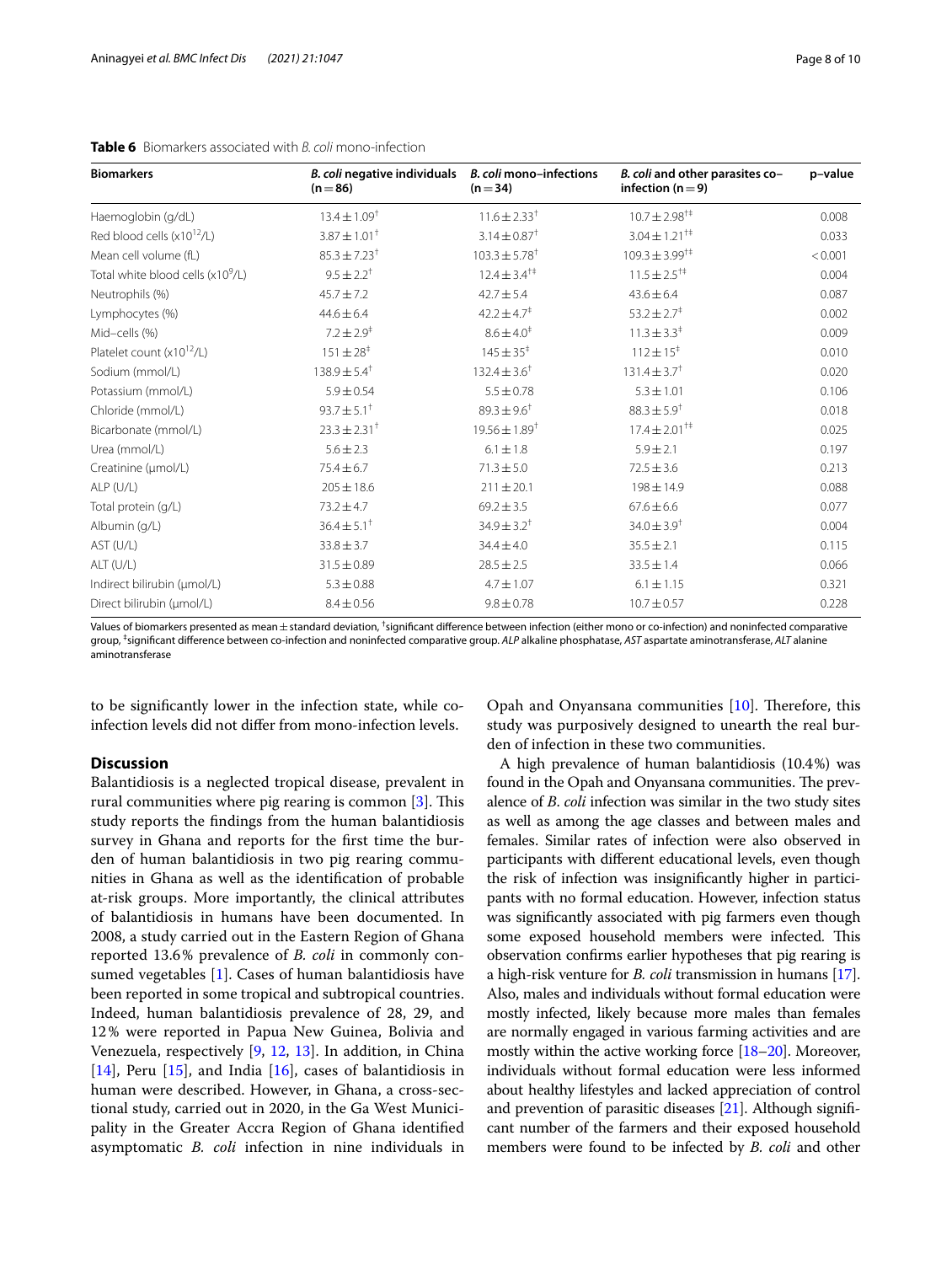parasites, the wet preparation and formol ether concentration techniques could exhibit low sensitivity. Saline wet preparation is also inefficient in detecting low levels of parasites [\[22](#page-9-20)], while in the case of the concentration technique, the gauze used for fltration could trap the *B. coli* cysts resulting in false negative in cases of low cyst count.

In this study, poor and unhealthy farming practices were reported and could favour transmission of the parasite among farmers and their exposed household members. Indeed, the majority of the farmers neither washed their farm clothing regularly nor decontaminate their clothing prior to washing them. Moreover, almost 70% of the farmers did not have dedicated farm clothing, thus increasing the risk for several clothes to be contaminated by pig faeces and subsequently contaminate other items in the household. Moreover, some of the pig farms operate either free-range or partially confined systems. This poor husbandry practice could contaminate the environment with infected pig faeces and subsequently facilitate the dissemination of *B. coli* parasites to individuals that are not directly involved in pig rearing in the community. In this study, these poor husbandry practices led to the infection of almost 6.0% of the exposed household members with *B. coli*. Moreover, free-range pigs are more infectious that caged animals [[23\]](#page-9-21), thus representing a greater risk to the community when they are allowed to wander. The study also observed that there was no restricted entry into the majority of the pigsties and household members handled soiled farm clothing with bare hands without proper training or coaching on how to hygienically wash contaminated protective clothing. In a previous study, living close to pig farms and contamination of wells, streams, rivers, ponds, and soil with *B. coli* cysts have been reported as factors associated with the infection [\[23\]](#page-9-21). Moreover, *B. coli* cysts are resistant to sodium hypochlorite, a common bleach used to decontaminate clothing [\[24\]](#page-9-22).

Regarding the clinical features of balantidiosis, the reduction in haemoglobin and red blood cells as observed in this study is widespread in most pathogenic entero-protozoa infections [\[25\]](#page-9-23). Even though bloody stool is common with balantidiosis [[26\]](#page-9-24), in this study only about 12% of the *B. coli* infection presented with visible blood in stool samples. Additionally, occult blood was detected in all infected stool samples. Visible blood was not observed in almost all infected stool samples, possibly because the infected individuals did not exhibit fulminant infection, which culminates in extensive infammation of the colon. Reduction in haemoglobin and red blood cell levels together with increased mean cell volume was suggestive of megaloblastic anaemia mostly caused by defcient of vitamin B-12 and / or folate. Similar fndings were observed in *B. coli* infected patients in Venezuela  $[27]$  and recently in Thailand  $[28]$  $[28]$ . Signifcant thrombocytopenia was evident in *B. coli* infected individuals which was worsened in co-infection state. Furthermore, a reduction in levels of sodium, chloride and bicarbonate ions was observed in the infected individuals as was previously reported by Yu et al. [\[14](#page-9-13)]. In that case report, mild anaemia, hypokalemia, hyponatremia, and hypochloremia were observed as well as occult blood in stool samples. Reduction in these ions could be as a result of diarrhea experienced by all infected individuals, while the presence of occult blood in all studied individuals could be as a result of parasite-induced colitis [[14](#page-9-13)]. Reduction in albumin levels confrms the association of malnutrition with balantidiosis, as highly documented in several parasitic studies [\[9,](#page-9-8) [29](#page-9-27)[–31](#page-9-28)].

This study did not screen the infected individuals and noninfected comparative group individuals for haemoparasites (e.g., malaria, babesia, flarial worms etc.), sickle cells, and other microbiological markers such as HIV. Furthermore, the oxidative stress and glucose-6-phosphate dehydrogenase (G6PD) statuses of the individuals were unknown. These could affect the levels of the biomarkers reported in this publication. Furthermore, clinical presentations such as anorexia, fever, nausea, and abdominal pain were not investigated in this study. These limitations should be considered in future studies.

#### **Conclusions**

Human balantidiosis is endemic in two pig-rearing communities in Ga West Municipality, Ghana, with an overall prevalence of 10.4%, with direct pig farmers being significantly infected. Most of the people infected with *B. coli* produced semi-formed, loose and blood stools. Irrespective of the physical appearance of their stool samples, occult blood was present. Individuals infected with *B. coli* exhibited relative reductions in haemoglobin, red blood cells, platelet count, lymphocytes, chloride, bicarbonate, and albumin, while mean cell volume levels signifcantly increased. Continuous surveillance for *B. coli* infection in endemic areas is essential for early treatment to prevent pathologies associated with infected individuals.

#### **Abbreviations**

ALP: Alkaline phosphatase; ALT: Alanine aminotransferase; ANOVA: Analysis of variance; AST: Aspartate aminotransferase; CBSV: Community-based surveillance volunteer; FEC: Formol ether concentration; fL: Femtolitre; G6PD: Glucose-6-phosphate dehydrogenase (G6PD); HIV: Human immunodefciency virus.

#### **Acknowledgements**

We want to thank Alex Nyarko and Ruby Yirenkyi for assisting us during the sample collection stage of the study. We are also grateful to the Director and staff of the Ga West Municipal Health Directorate and the staff of Ga North Municipal Hospital Laboratory for their support.

#### **Authors' contributions**

EA, COT conceptualised the study. RM. EA, RM, HTK-B and MNB collected study samples and performed laboratory analysis. SN and HTK-B perfumed data